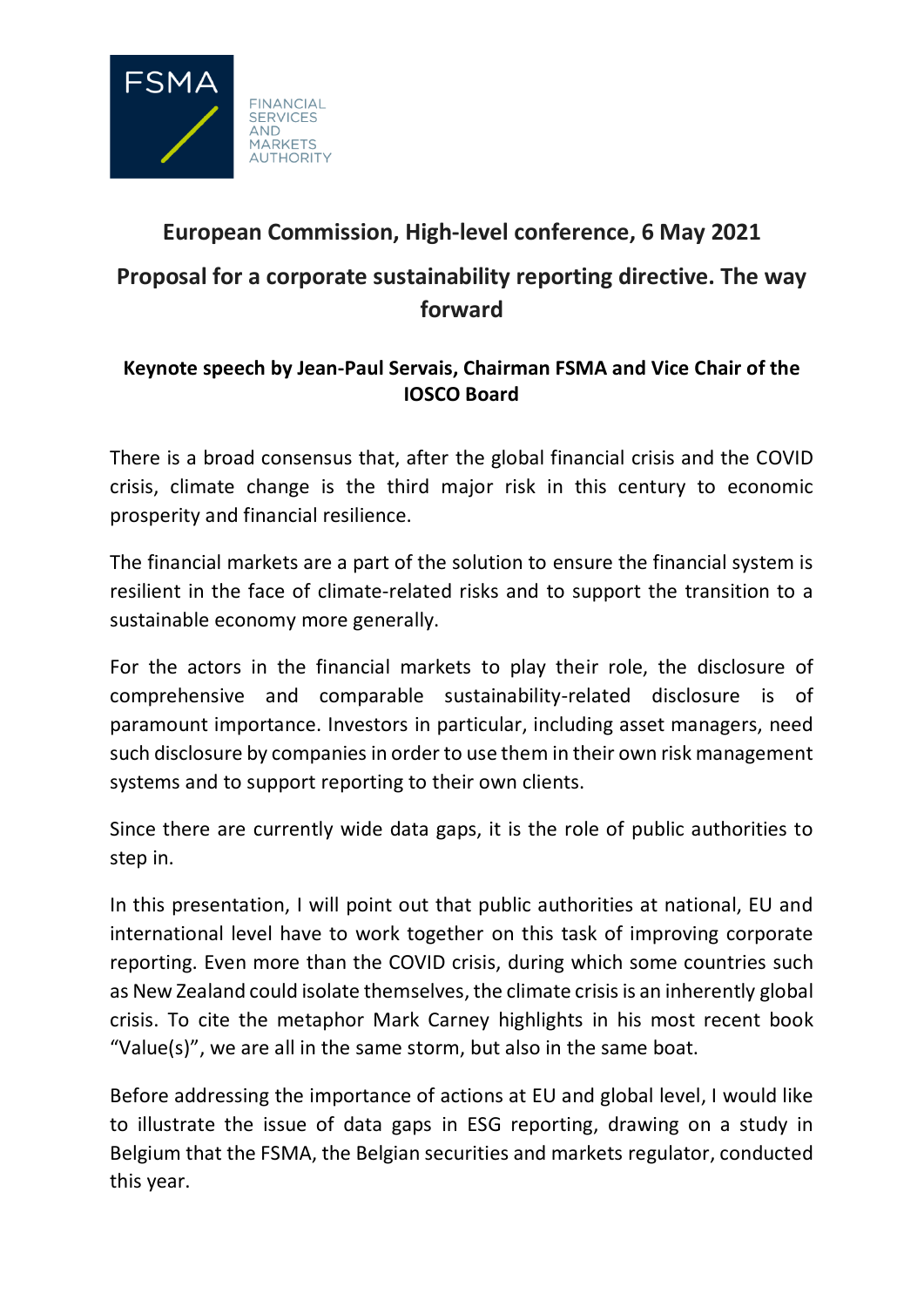As the supervisor of the information disseminated by Belgian listed companies, the FSMA examined if a selected group of issuers met the requirements set out in the current NFRD (Non-Financial Reporting Directive). The study concludes that on several points the reporting quality is improving. For instance, reporting on environmental and personnel policies has improved measurably. On some other topics, there is still margin for improvement.

The study also identifies a number of more general recommendations to help companies improve the quality of their non-financial reporting and to avoid a scenario in which we see an ever increasing divide between the issuers who are best in class and continuously improve their reporting quality and the others who struggle to meet the required quality standards.

To this end, companies should clearly describe the risks they identify and make more use of the double materiality perspective in climate change matters. Furthermore, companies should strive to report material information in a balanced manner. This is in order to avoid greenwashing. In addition, there is a need to clearly define non-financial targets on a short-, mid- and long term basis as well as the associated KPIs that will make it possible to measure progress. More emphasis should also be placed on links between financial and nonfinancial information.

The Belgian study is a clear illustration of the Commission's findings that users' needs are not being met across the EU. As the chairman of a national regulator, I thus fully support the initiative of the EU Commission on a new corporate sustainability reporting directive. The Commission initiative is ambitious, covering all ESG factors that influence corporate behavior for the better. In so doing, the EC positions the EU as a global leader, as it is in many other areas, by creating a so-called "Brussels effect".

The future of sustainability reporting that provides insights into sustainability risks and opportunities also depends, in my view, on good international cooperation. That's why, in the next part of this presentation, I will address the global initiatives taken by the IFRS Foundation and by IOSCO, since I am personally involved in both, as vice chair of IOSCO and as chair of the IFRS Monitoring Board.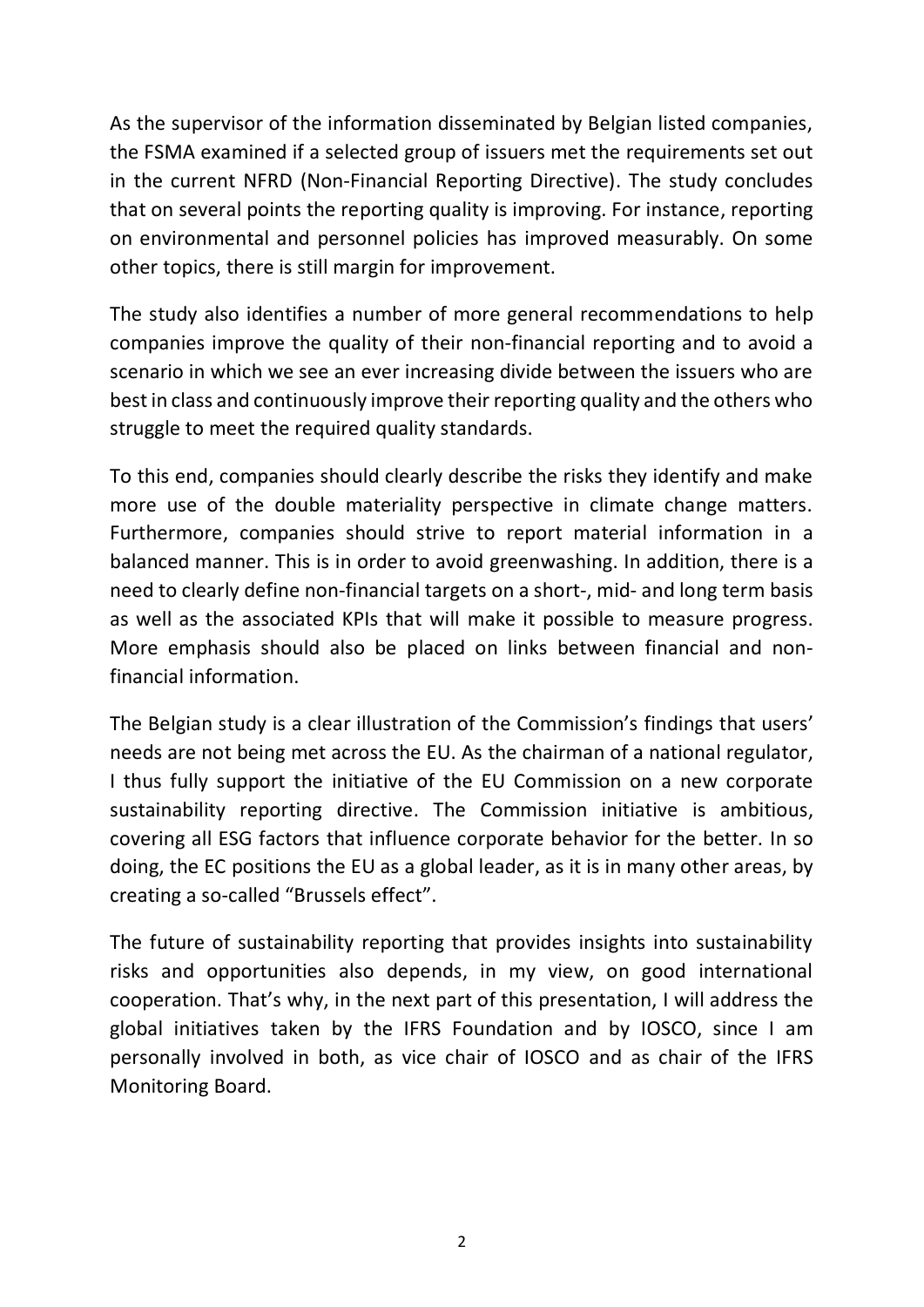Michel Madelain explained earlier today why the IFRS Foundation got involved in sustainability reporting, and what are the expected features of its initiative: a new standard-setting board (International Sustainability Standards Board or "ISSB") in addition to the IASB under the roof of the IFRS Foundation. The new ISSB will focus on climate-first corporate disclosures and will later extend to other areas that are of interest to investors and impact enterprise value. This initiative is being explored with the help of IOSCO, the global standard-setter for financial markets.

Why and how is IOSCO involved? First, because enterprise value reporting is part of its mandate to promote investor protection. IOSCO's members – the world's securities regulators - are interested in decision-useful investor-oriented corporate disclosure, be it financial or non-financial reporting. Securities regulators may be able to enforce sustainability reporting standards on a day-today basis in a way that is comparable to their existing monitoring of issuers' financial statements. They can help prevent greenwashing by market participants in order to maintain trust in sustainable finance<sup>1</sup>.

Secondly, IOSCO is involved because of its role in the oversight of the governance of the IFRS Foundation, largely through its role as chair of the organisation's Monitoring Board, and as such will monitor the governance implications of the IFRS Trustees' proposals on sustainability.

Thirdly, IOSCO can play a critical role in adding momentum to the IFRS initiative, given the urgent need to remedy the data gaps worldwide. The historic example is the endorsement IOSCO gave in 2000 to the IASB architecture and financial reporting standards. If the IFRS Foundation can set up the ISSB before COP26 in November 2021, I would expect IOSCO to be able to signal this year that it believes that the preparatory work on a new draft standard is the right basis for an endorsed standard. Once the standard is actually produced by the ISSB, IOSCO should be in a position to endorse it quickly. Such an endorsement could take place as soon as possible next year. It is clear that IOSCO's support for this

-

 $1$  Companies often report sustainability-related information selectively, referencing different frameworks. This can lead to cherry-picking among reporting standards or ratings in order to make sustainability disclosures look as good as possible.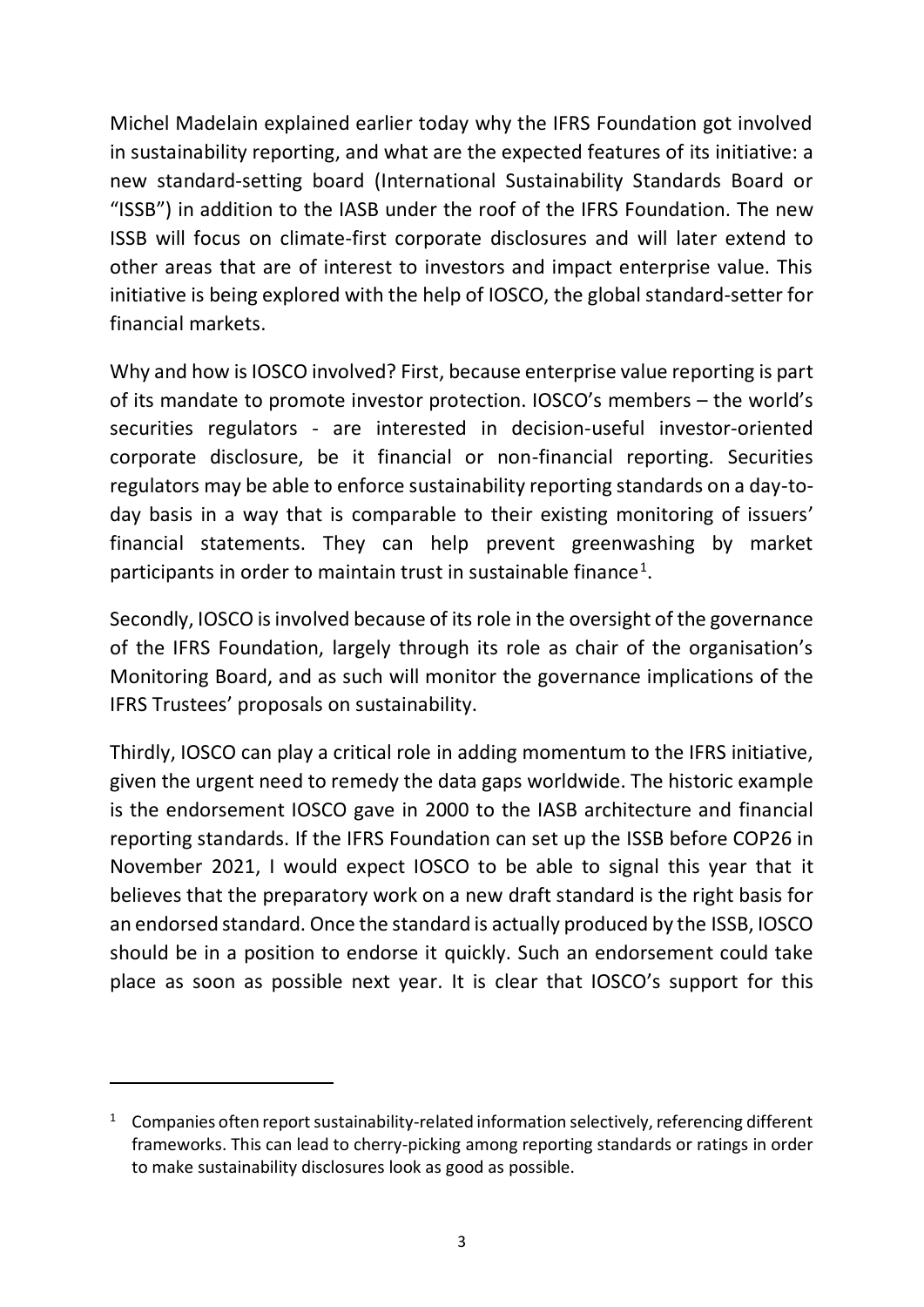initiative would send a clear message to its members to start mandating the standards for use in their jurisdictions.

To be endorsed for adoption by IOSCO members, a standard has to be able to serve as a baseline for consistent and comparable approaches to mandatory sustainability-related disclosures across jurisdictions; it must be compatible with existing accounting reporting standards, promote good governance of sustainability disclosures among issuers, and form the basis for developing an audit and assurance framework.

Audit (external assurance) is likely to have an important role to play in upholding the quality of reporting, providing comfort to users that the standards have been  $met<sup>2</sup>$ . As co-chair, on behalf of IOSCO, of the international Monitoring Group which monitors progress in developing international audit standards, I encourage the International Auditing and Assurance Standards Board (IAASB) and the audit profession to be agile in considering further integrating the sustainability aspect into auditing standards.

Importantly, IOSCO encourages a "building blocks" approach to establishing a global sustainability reporting system and limiting undue fragmentation as much as possible.

By working with standard-setters from key jurisdictions, the new IFRS sustainability board's standards should provide a globally consistent and comparable sustainability-reporting baseline. The building blocks approach will allow jurisdictions to go further and faster if they wish, while retaining crossborder comparability.

-

<sup>&</sup>lt;sup>2</sup> The above-mentioned FSMA study concluded that almost all auditors have checked whether companies included a non-financial statement and whether it was based on a European or international framework. The auditors did not, however, express an opinion on the quality of the content of the non-financial statement. Only a few companies voluntarily provide external assurance on the content of their non-financial statement. But when they do, the assurance often relates only to some specific elements of the statement. Reliability and quality assurance of the non-financial statements is crucial and remains an important area for improvement.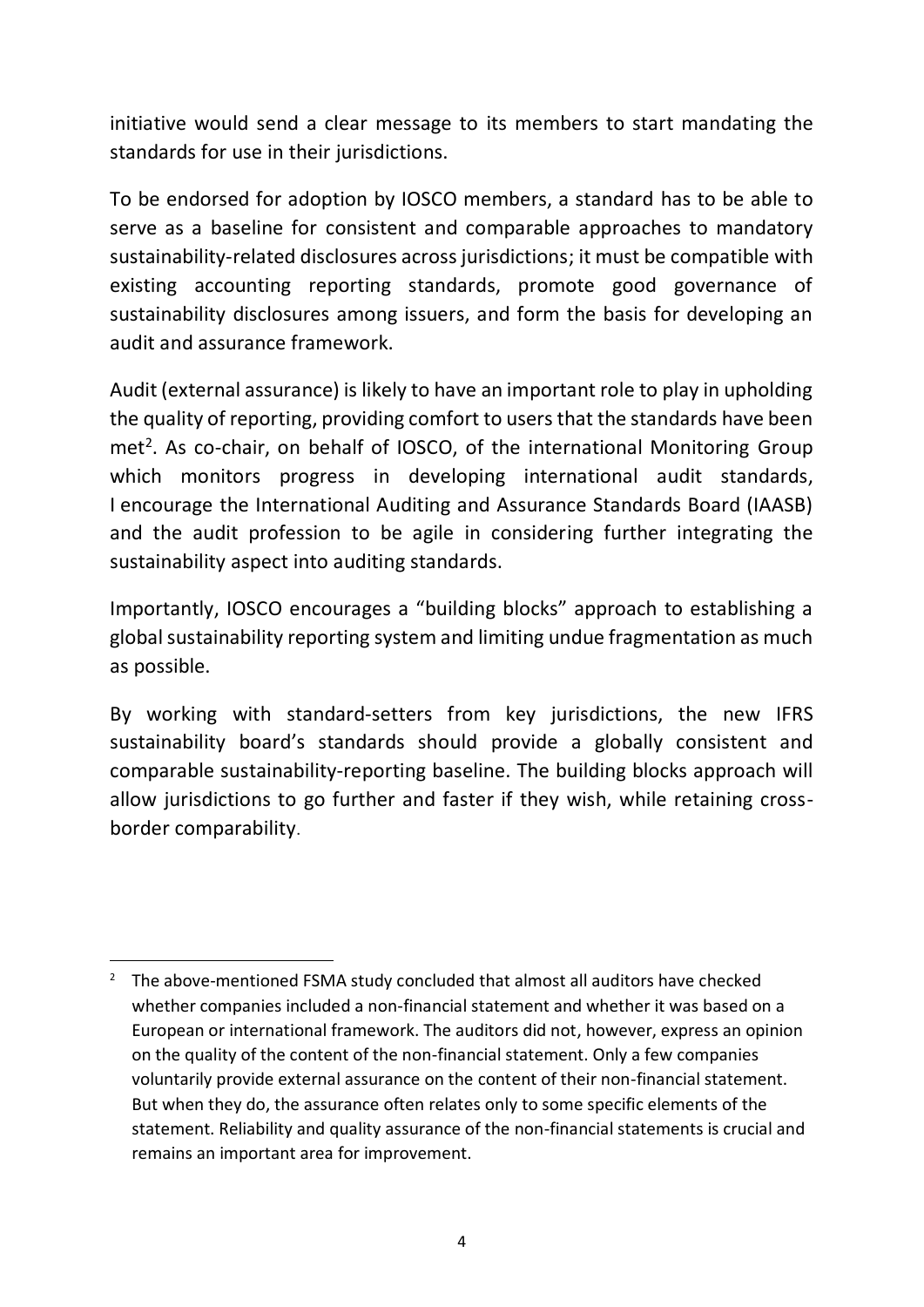In this respect, I believe there is consistency between the IFRS/IOSCO approach and the EU's thinking on international cooperation. The EU cannot achieve the green transition alone. It needs other countries to share its ambition and work in the same direction. Greater international alignment on ESG-related disclosures will increase global transparency. It will also reduce the due-diligence costs for global investors and the administrative costs of companies operating globally.

EFRAG proposed earlier this year that the EU would promote and participate in global convergence efforts on a "co-construction" basis. The ultimate goal, as expressed by EFRAG, is to foster coherence and consistency between EU and global sustainability reporting. In my expectation, this is in line with IFRS/IOSCO's building blocks approach, since the latter recognizes that EU standards may go further where necessary to meet the EU's own ambitions and be consistent with the EU's legal framework.

I welcome that the Commission has clarified that

- the EU standards should aim to incorporate the essential elements of globally accepted standards currently being developed;
- the proposed EU sustainability reporting standards would build on and contribute to standardisation initiatives at global level and that this will require constructive two-way cooperation between EFRAG and relevant international initiatives.

If the EU legal proposals are agreed upon in the first half of 2022, the first set of reporting standards will be adopted at EU level by the end of 2022. The first IFRS standard is expected to be ready in mid-2022, and it can be noted that recital 37 of the draft Directive clarifies that "Standards of the European Union should take account of any sustainability reporting standards developed under the auspices of International Financial Reporting Standards Foundation". As IFRS sustainability standards are expected to consolidate existing private initiatives, it is indeed in the interest of the EU legislator to pay due regard to such IFRS-led consolidation in order to facilitate the transition of issuers that already use existing standards.